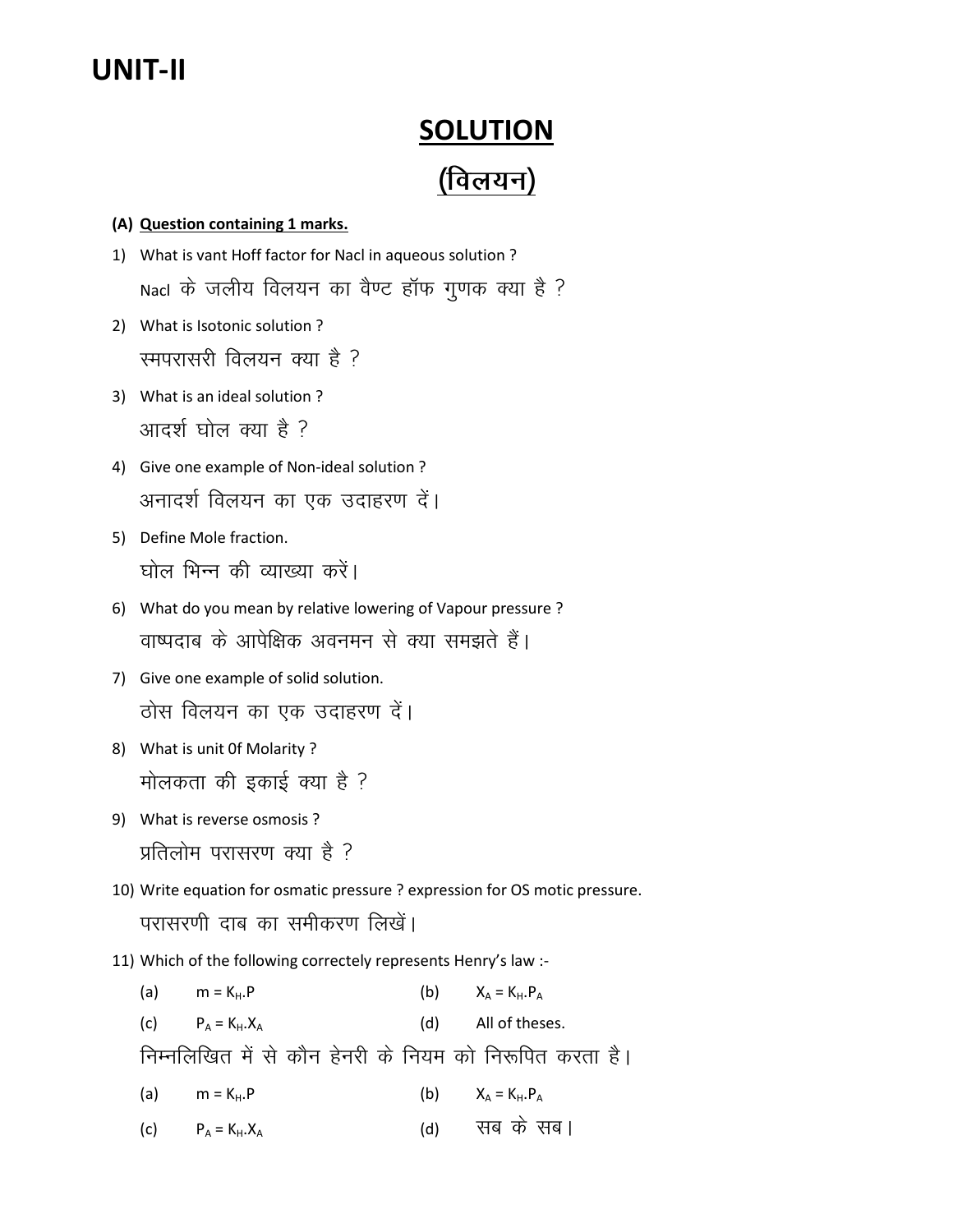12) Solubility of gas in liquid increases with -

- Increase of Pressure & increases of Temperature.  $(a)$
- $(b)$ Decrease of Pressure & increase of Temperature.
- $(c)$ Increase of Pressure & decrease of Temperature.
- $(d)$ Decrease of Pressure & Temperature.

जल में गैस की घुलनशीलता बढ़ती है

- तापक्रम एवं दाब बढाने पर  $(a)$
- दाब घटाने पर एवं तापक्रम बढाने पर  $(b)$
- दाब बढाने पर एवं तापक्रम घटाने पर  $(c)$
- दाब एवं तापक्रम घटाने पर।  $(d)$

13) In liquid Ccl<sub>4</sub>. Which of the following has maximum solubility ?

| (a) $Cl2$ |                                       | (b) | Br <sub>2</sub> |
|-----------|---------------------------------------|-----|-----------------|
| (c)       | $\vert$ ,                             | (d) | Nacl            |
|           | द्रव में कौन सा सबसे अधिक घुलनशील है। |     |                 |
| (a) $Cl2$ |                                       | (b) | Br <sub>2</sub> |
| (c)       | I٥                                    | (d) | Nacl            |

14) Which pair from the following will not form an ideal solution?

| (a) | $Ccl_4 + Sicl_4$                                    | (b) | $H_2O + C_4H_9OH$           |
|-----|-----------------------------------------------------|-----|-----------------------------|
|     | (c) $C_2H_5Br + C_2H_5I$                            |     | (d) $C_6H_{14} + C_7H_{16}$ |
|     | निम्नलिखित में से कौन सा जोड़ा आदर्श विलयन नहीं है। |     |                             |
|     | (a) $Ccl_4 + Sicl_4$                                | (b) | $H_2O + C_4H_9OH$           |

 $C_6H_{14} + C_7H_{16}$  $(c)$  $C_2H_5Br + C_2H_5I$  $(d)$ 

# 15) Which is not a colligative property?

| (a) | Freezing point                          | (b) | Lowering of vapour pressure. |
|-----|-----------------------------------------|-----|------------------------------|
| (C) | Osmatic pressure                        | (d) | Elevation of boiling point.  |
|     | इनमें से कौन सा अणू संख्यक गूण नहीं है। |     |                              |

वाष्प दाब का अवनमन

हिमांक बिन्दू  $(a)$  $(b)$ क्वथनांक का उन्नयन। परासरण दाब  $(c)$  $(d)$ 

16) The osmotic pressure of a solution is given by the equation

(a) 
$$
\pi = ST/C
$$
  
\n(b)  $\pi = CT/S$   
\n(c)  $\pi = SC/T$   
\n(d)  $\pi = ST$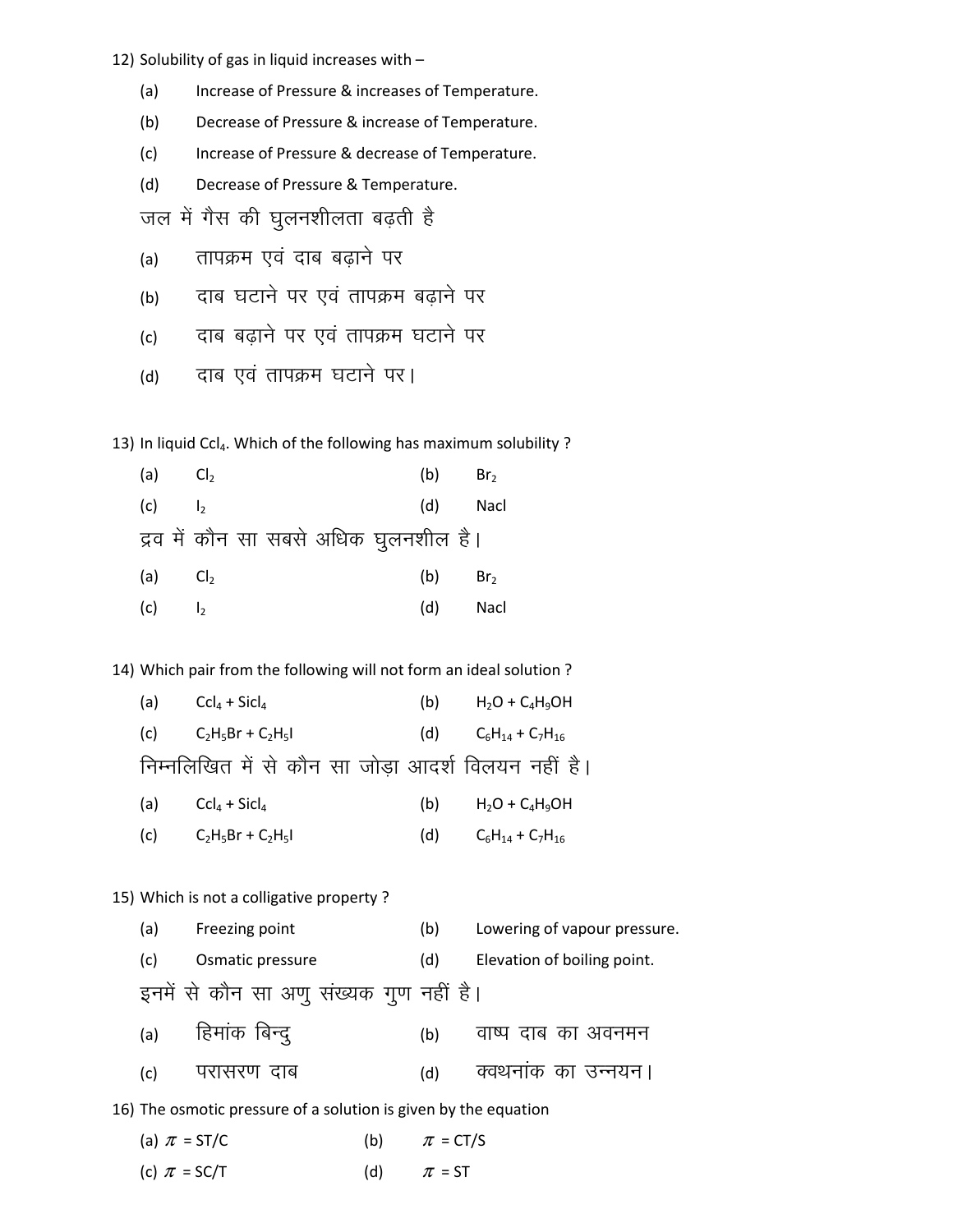|                  | किसी विलयन के परासरण दाब का समीकरण है।             |                  |                       |
|------------------|----------------------------------------------------|------------------|-----------------------|
| (a) $\pi$ = ST/C |                                                    | (b) $\pi = CT/S$ |                       |
| (c) $\pi$ = SC/T |                                                    | (d) $\pi = ST$   |                       |
|                  |                                                    |                  |                       |
|                  | 17) Isotonic solution have                         |                  |                       |
| (a)              | Same boiling point                                 | (b)              | Same vapour pressure  |
| (c)              | Same melting point                                 | (d)              | Same osmatic pressure |
|                  | समपरासारी विलयन में होता है                        |                  |                       |
| (a)              | समान क्वथनांक                                      | (b)              | समान वाष्प दाब        |
| (c)              | समान द्रवणांक                                      | (d)              | समान परासरणी दाब।     |
|                  | 18) As a result of osmosis, the volume of solution |                  |                       |
| (a)              | decreases                                          | (b)              | <b>Increases</b>      |
|                  |                                                    |                  |                       |

| (c) | not affected                 | All of these<br>(d) |
|-----|------------------------------|---------------------|
|     | परासरण के कारण विलयन का आयतन |                     |
|     | <sub>(a)</sub> घटता है       | बढता है<br>(b)      |

(c) कोई असर नहीं (d) ये सब।

19) The vant Hoff factor more than unity indicates that solute in solution is :-

|                                                           | (a) | dissociated                                       | (b) | Associated                                                                 |
|-----------------------------------------------------------|-----|---------------------------------------------------|-----|----------------------------------------------------------------------------|
|                                                           | (c) | both                                              | (d) | None of these                                                              |
|                                                           |     |                                                   |     | वैण्ट हौफ गुणक का एक से ज्यादा होना बतलाता है कि विलयन में विलेय का हुआ है |
|                                                           | (a) | सगुणन                                             | (b) | वियोजन                                                                     |
|                                                           | (c) | दोनों                                             | (d) | कोई नहीं।                                                                  |
| 20) Which of the following is not affected by Temperature |     |                                                   |     |                                                                            |
|                                                           | (a) | Molarity                                          | (b) | Molality                                                                   |
|                                                           | (c) | Normality                                         | (d) | All of these                                                               |
|                                                           |     | निम्नलिखित में से किस पर ताप का असर नहीं होता है। |     |                                                                            |
|                                                           | (a) | लिरता                                             | (b) | माललता                                                                     |
|                                                           |     |                                                   |     |                                                                            |

(c) नॉर्मलता (d) सब ।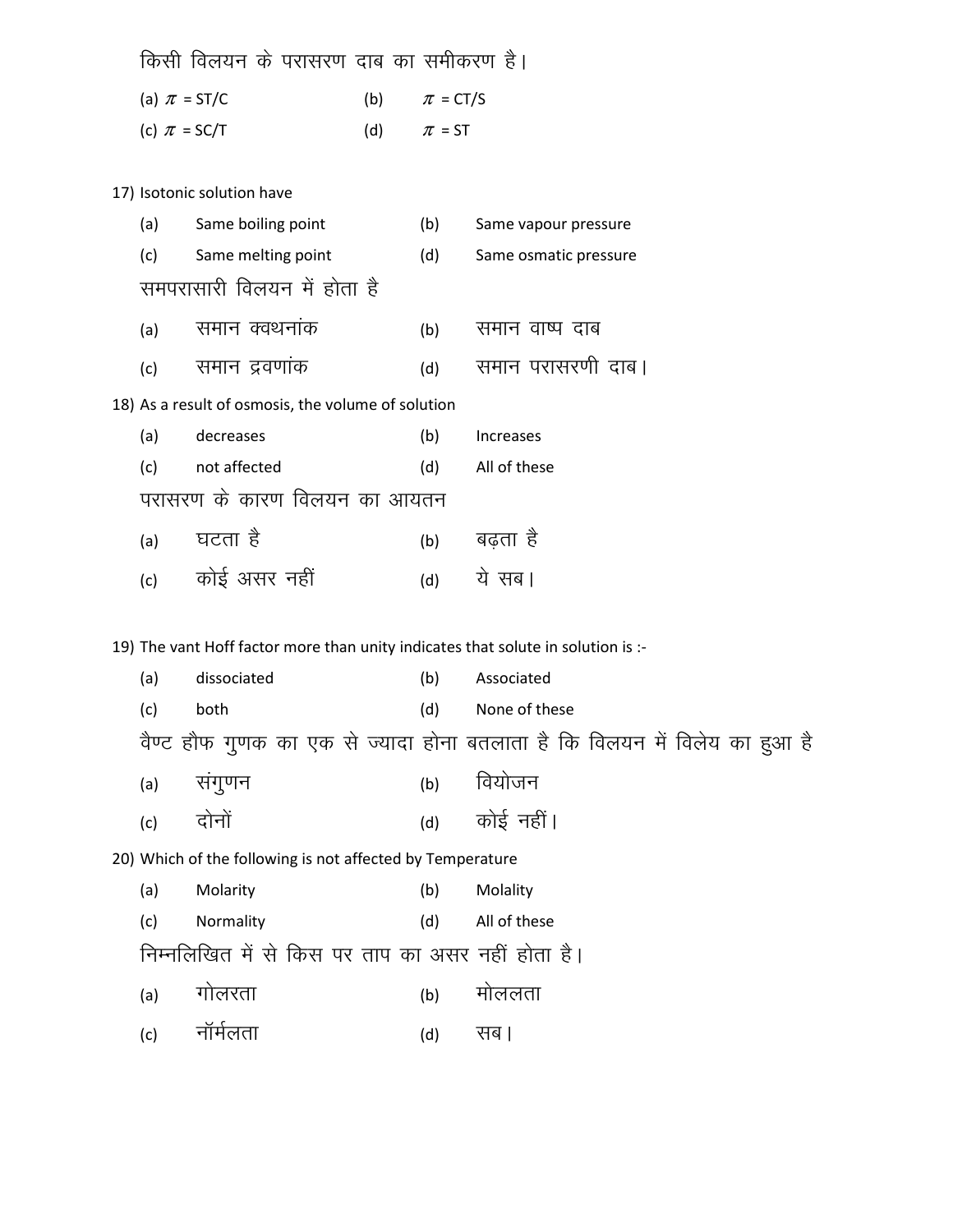### (B) 2 marks Question.

- 21) What is difference between osmosis & diffusion ? परासरण और विसरण में क्या अन्तर है ?
- 22) What do you mean by Molarity ? How it is affected by Temperature ? <u>मोलरता से क्या समझते हैं ? इस पर ताप के प्रभाव का वर्णन करें।</u>
- 23) Calculate the vant Hoff factor for  $K_2SO_4$  solution, if it is completely dissociated.  $K_2$ SO<sub>4</sub> के वैण्ट हौफ गूणक की गणना करें यदि यह घोल में पूरी तरह विघटित हो।
- 24) Compare between Ideal & Non-ideal solution. आदर्श एवं अनादर्श विलयन में अन्तर बतावें।
- 25) What is constant Boiling mixture ? Give example. स्थिर क्वाथी मिश्रण क्या है ? उदाहरण दें।
- 26) Define Molality and how it differs from Molarity ? मोललता किसे कहते हैं ? यह मोलरता से किस तरह भिन्न है।
- 27) Calculate the mass of a non-volatile solute (Molar mass = 40) which should be dissolved in 114g octane to reduce the vapour pressure to 80 %.

एक अवाष्पशील विलेय (मोलर भार = 40) की कितनी मात्रा 114 ग्राम ऑक्टेन में मिलाने पर उसके वाष्प दाब में 80% कमी होगी।

- 28) Write Raoult's law for Vapour pressure of solution of volatile and Non-volatile solute. वाष्पशील एवं अवाष्पशील विलेय के घोल के वाष्पदाब से संबंधित रौल्ट के नियम को लिखें।
- 29) 25g of ethanoic acid is dissolved in 75g of benzene. Calculate the Molality of solution.

75 ग्राम बेन्जीन में 25 ग्राम इथैनोइक अम्ल घुलाया गया है। घोल की मोललता ज्ञात करें।

- 30) a) What do you mean by elevation of boiling point ?
	- b) What is cause of elevation in boiling point ?
	- a) क्वथनांक के उन्नयन से क्या समझते हैं ?
	- b) क्वथनांक के उन्नयन का कारण क्या है ?
- 31) state Raoult's law for elevation of boiling point. क्वथनांक के उन्नयन से संबंधित रौल्ट के नियम को लिखें।
- 32) What do you mean by Abnormal Molecular Masses ? अपसामान्य आण्विक द्रव्यमान से क्या समझते हैं ?
- 33) What are charactrestics of Non-ideal solution ? अनादर्श विलयन की विशेषता बताएँ।
- 34) Draw a graph between Vapour pressure & Temperature for a solvent & dilute solution. विलायक एवं तनुविलयन के लिए तापक्रम एवं वाष्प दाब के बीच का ग्राफ बनाएँ।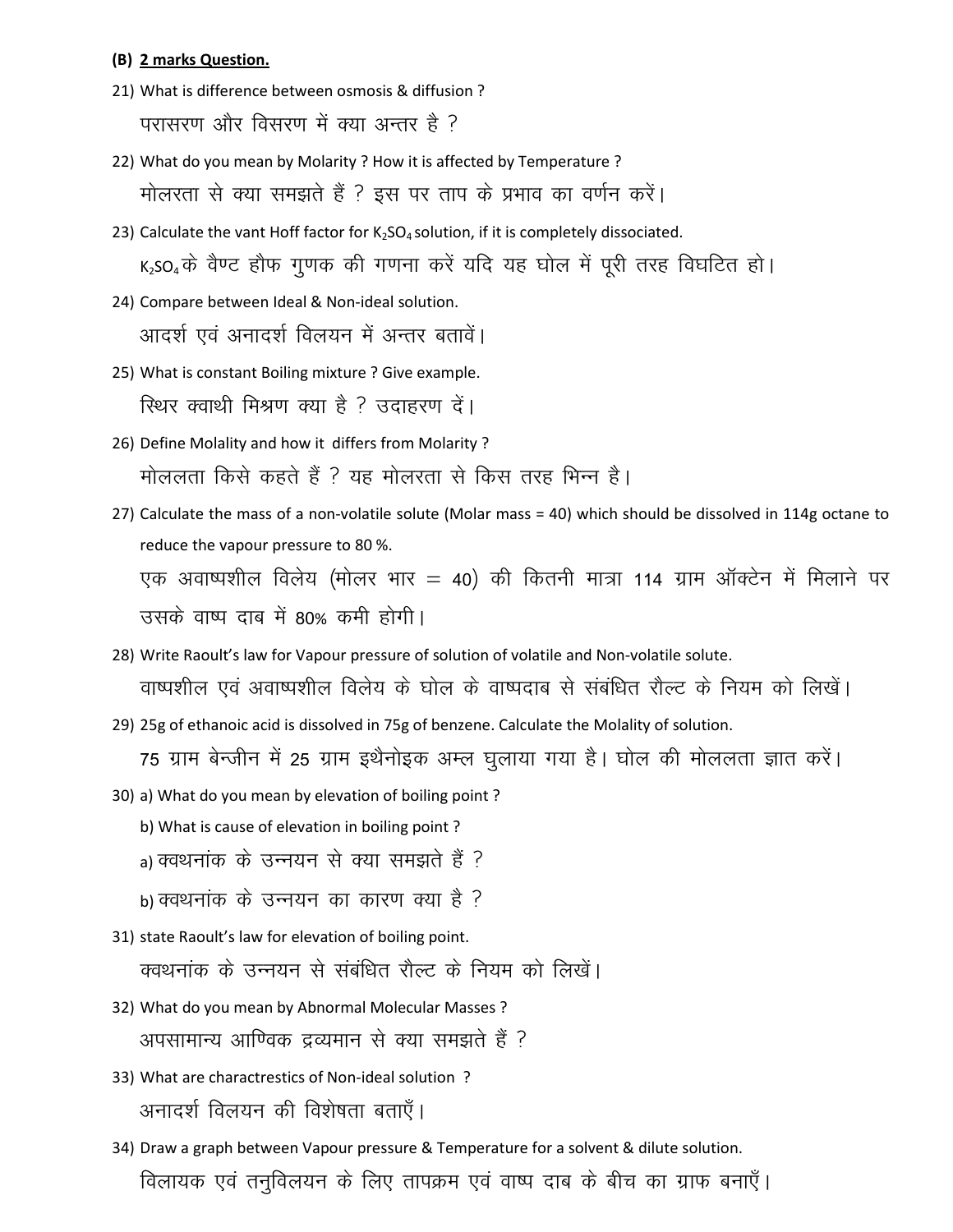35) Why do gases always tend to be less soluble in liquids as the temperature is raised ? तापक्रम बढ़ाने पर द्रव में गैस के घुलनशीलता में कमी क्यों आती है ?

#### (C) 3 marks Questions.

36) State and explain Henry's law.

हेनरी के नियम की व्याख्या करें।

- 37) (a) what do you mean by Colligative property ?
	- (b) What are different Colligative property ?
	- (a) अनुसंख्यक गूण किसे कहते हैं ?
	- (b) विभिन्न अनुसंख्यक गुण कौन से हैं ?
- 38) What is meant by positive & negative deviation from Raoult's law for non-ideal solution ? अनादर्श विलयन में राउल्ट के नियम से घनात्मक विलयन एवं ऋणात्मक विचलन से क्या समझते हैं ?
- 39) Calculate the Osmotic pressure of 5 % solution of cane sugar at  $15^{\circ}$ c.

केन सुगर के 5 विलयन का 15°c पर परासरणी दाब ज्ञात करें।

40) What are laws of osmatic pressure ?

परासरणी दाब के नियम क्या हैं ?

- 41) Addition of 0.643g of a compound to 50ml of benzene (density = 0.879 gml<sup>-1</sup>) lowers the freezing point from 5.51<sup>o</sup>c to 5.03<sup>o</sup>c. if K<sub>f</sub> for benzene is 5.12 kmol<sup>-1</sup>, calculate the mol.mass of the compound. 50ml बेन्जीन (घनत्व = 0.879  $\rm gmI^{-1}$ ) में 0.634 $\rm g$  यौगिक मिलाने पर उसका हिमांक बिन्दु 5.51 $^{\circ}$ c से घट कर 5.03°c हो जाता है। यौगिक का आण्विक भार ज्ञात करें। बेंजीन का  $\kappa_{\rm f}$ =5.12 kmol<sup>-1</sup>
- 42) Write Raoult's law for elevation of boiling point. क्वथनांक के उन्नयन से जुड़े राउल्ट के नियम को लिखें।
- 43) What is reverse osmosis ? How it is useful ? प्रतिलोम परासरण क्या है ? इसकी क्या उपयोगिता है।
- 44) At what temperature will a 5 % solution of glucose develop an osmotic pressure of 7 atm. (mol.mass of  $glucose = 180$

किस तापक्रम पर ग्लूकोज के 5% विलयन का परासरणी दाब 7atm हो जायेगा।

 $($ ग्लुकोज का आण्विक भार = 180 ग्राम)

45) A 5 % solution of cane sugar in water has freezing point of 271 K. calculate the freezing point of 5 % glucose in water if freezing point of pure water is 273.15 K. केन सुगर के 5% जलीय विलयन का हिमांक 271K है। ग्लुकोज के 5% जलीय घोल का हिमांक ज्ञात करें अगर शुद्ध जल का हिमांक 273.15K है।